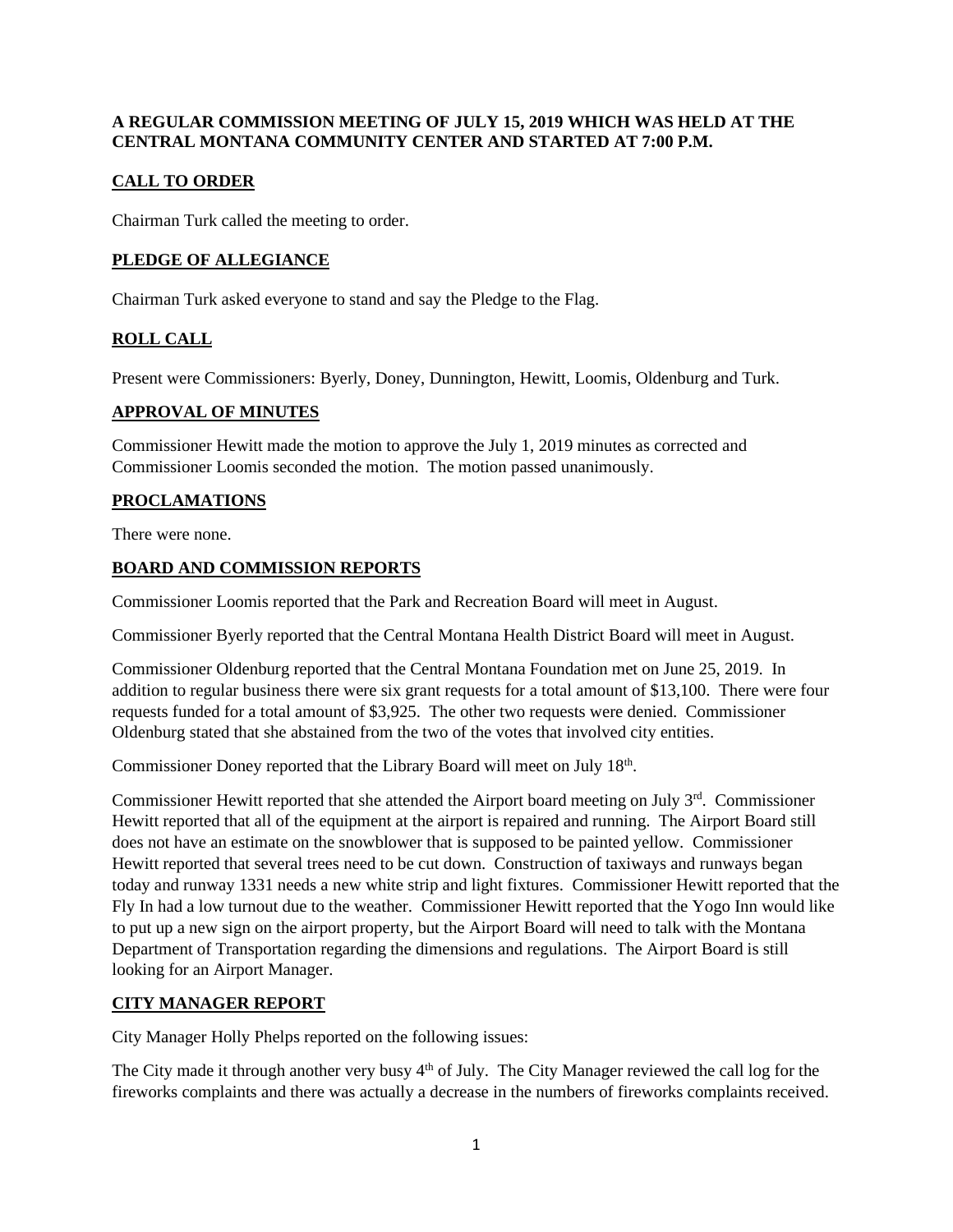The Sea Lions will be holding their swim meet July  $13<sup>th</sup>$  and  $14<sup>th</sup>$  in Lewistown. The pool will be closed much of this weekend. Camping will also be allowed in and around Frank Day Park.

A lot of work has been going on at the Civic Center. Everyone is encouraged to stop over at the Civic Center and take a look at the improvements that have been done.

The Lewistown Downtown Association will be hosting Hot Summer Night downtown on July 19<sup>th</sup> beginning at 4 pm. Several businesses will be open late and there will be music on Main Street and many other activities are planned.

Dutch elm disease continues to kill trees around our community. Most recently we have seen several trees killed in the Cemetery and Frank Day Park. We are working on a plan to remove these trees later this year. Also, we will again work with landowners to get diseased and hazardous trees removed from the public right of ways.

The City Manager has received a letter from the party interested in developing Berg Lumber and it was distributed to the Commission. The letter states that they are no longer interested, but City Manager Phelps did have a conversation with them today and they are more than willing to continue negotiations with the City. The interested party summed up the conversation as it was a learning experience and come back and talk to them in 30 to 60 days. City Manager Phelps stated that it is her plan to continue to work with them. Further discussion followed and it was suggested that a letter be sent to them to let them know that the City is willing to extend the due diligence time frame.

## **PUBLIC COMMENT** - on non-agenda items

Mr. Richard Battrick stated that he attended the recent County Commission meeting and the City election was discussed and wanted to know why there is not a City election. It was discussed that there is a mail ballot City election because it is uncontested.

## **CONSENT AGENDA**

Commissioner Loomis made the motion to approve the consent agenda and Commissioner Dunnington seconded the motion. The motion passed unanimously. The consent agenda was the acknowledgement of the claims that have been paid from June 27, 2019 to June 30, 2019 for a total of \$217,695.14 and July 1, 2019 to July 12, 2019 for a total of \$52,308.69.

### **REGULAR AGENDA – Resolutions, Ordinances & Other Action Items:**

1. Discussion and action on awarding the 2019 H to G Street water main extension project

City Manager Phelps explained that with the help of the Engineer for Hyalite Engineering the City put the project out to bid and the City received four bids. There were some bid discrepancies that were noted. The discrepancies were that Do-All Construction did not have name and address of the bidder and the words "Sealed Bid" on the bid envelope. Do-All Construction did not comply with the bid requirement to include a copy of their contractor's license. City Manager Phelps further stated that D & D Excavation did not include a copy of their contractor's license either. City Manager Phelps reported that both Griffith Contracting and COP Construction had everything included. City Manager Phelps stated that it is the recommendation of the engineer that the bid be award to Griffith Contracting. City Manager Phelps explained that she did confer with the City Attorney Monte Boettger and he explained that it is the City's right to evaluate material evidence and felt that the City Commission could award the bid to whomever they chose. City Attorney Boettger does not feel that the discrepancies affect the material components of the bid. Commissioner Doney asked if Griffith Contracting was local. City Manger Phelps answered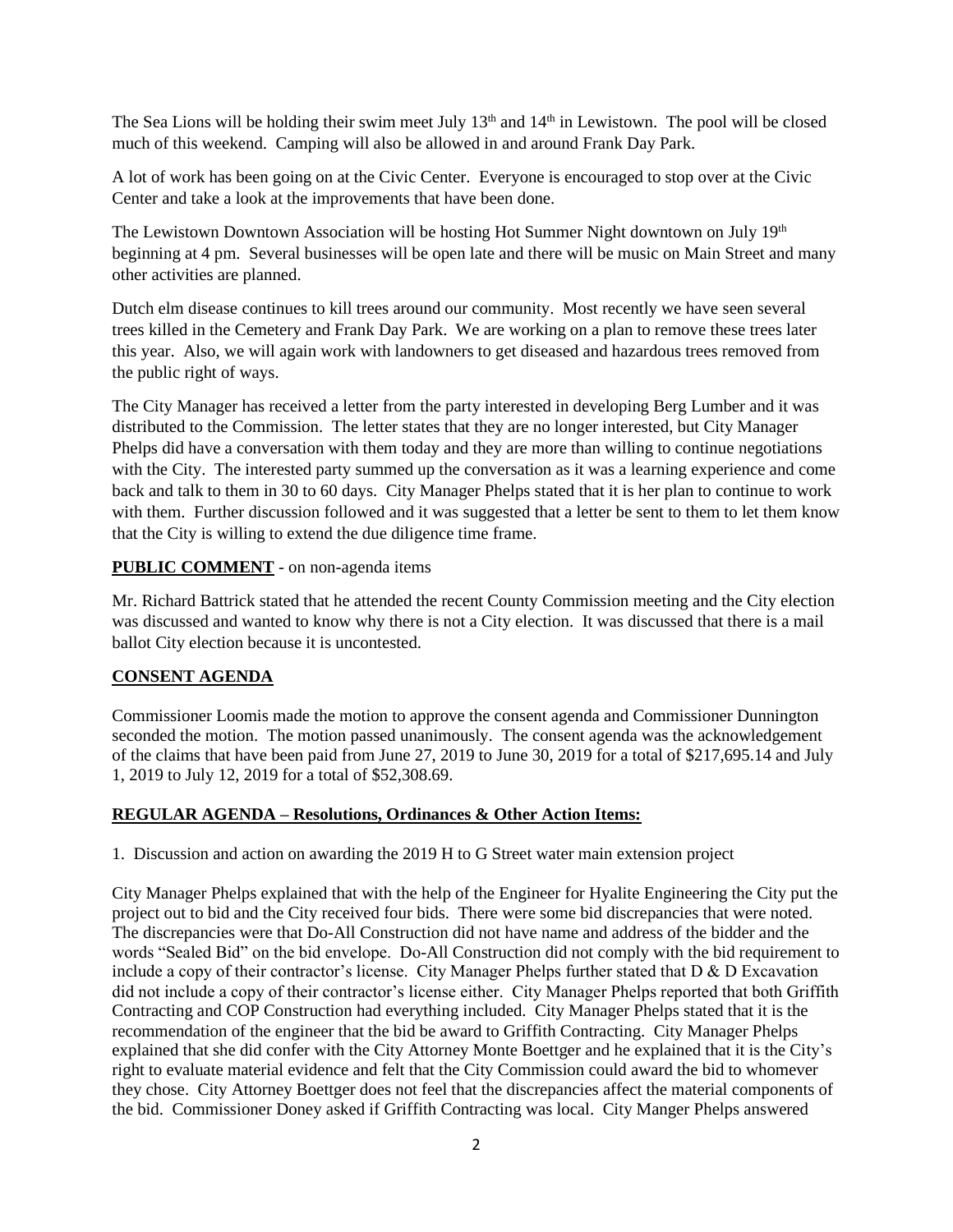they are local and all bids were below the engineers estimate. Commissioner Byerly commented that the difference between Griffith Contracting and the lowest bidder is \$70,000 and is there a legal requirement that if someone neglects to include their contractors license the bid can not be considered. City Manager Phelps explained that it was a requirement of the bid and the advertisement stated that the City reserves the right to reject any and all bids and can waive any abnormalities. City Manager Phelps stated that Mr. Mary DeBuff, owner of  $D \& D$  Excavation, was in attendance when the bids were opened and did point out that Do-All Constructions bid was not properly labeled. The City Attorney did note that the requirements that are listed as part of the bid process are to protect the City more that the contractor. Public Works Director JR Killham commented that the Commission needs to be prepared that if it is awarded to a non-compliant bid there will probably be some repercussions. Commissioner Byerly made the motion to accept the bid of Griffith Contracting per the recommendation from staff and the engineer for the 2019 H to G Street water main extension project and Commissioner Oldenburg seconded the motion. Commissioner Turk asked for comments from the audience and Commission. There being none, the question was called for and the motion passed unanimously.

2. Discussion and action on authorizing the City Manager to sign a H Street Utility easement for Top Star Properties

City Manager Phelps explained that Top Star is the developer of the Town and Country project. This easement would give the City the right to be able to enter the property where the utilities will be located. It is necessary that the City can access the utilities in order to maintain them and there is no cost associated with the easement. It just provides the City access to repair, maintain and fix the water and sewer lines. Commissioner Doney made the motion to authorize the City Manager to sign a H Street Utility easement for Top Star Properties and Commissioner Hewitt seconded the motion. Commissioner Turk asked for comments from the audience and Commission. There being none, the question was called for and the motion passed unanimously.

3. Discussion and action on authorizing the City Manager to sign two H Street Utility Easements for Century Companies Inc

City Manager Phelps explained that Century Companies own two different pieces of property. There are two different lots and two different legal descriptions. City Manager Phelps this is the same utility easements and there is no cost to the City of Lewistown. Commissioner Doney made the motion to authorize the City Manager to sign two H Street Utility Easements for Century Companies Inc and Commissioner Hewitt seconded the motion. Commissioner Turk asked for comments from the audience and Commission. There being none, the question was called for and the motion passed unanimously.

4. Discussion and action on Resolution No. 3996, a resolution approving an application for TIF funds made to the Lewistown Tax Increment Financing District Board

City Manager Phelps explained that the Tax Increment Finance board has received a grant application from the Broadway Company which is Carol and Charlie Wicks. The application is for some outside improvements on the former Lewistown Pharmacy building. The improvements are for signage, windows and doors. The application has been approved by the TIF board. Commissioner Doney made the motion to approve Resolution No. 3996, a resolution approving an application for TIF funds made to the Lewistown Tax Increment Financing District Board and Commissioner Hewitt seconded the motion. Commissioner Turk asked for comments from the audience and Commission. There being none, the question was called for and the motion passed unanimously.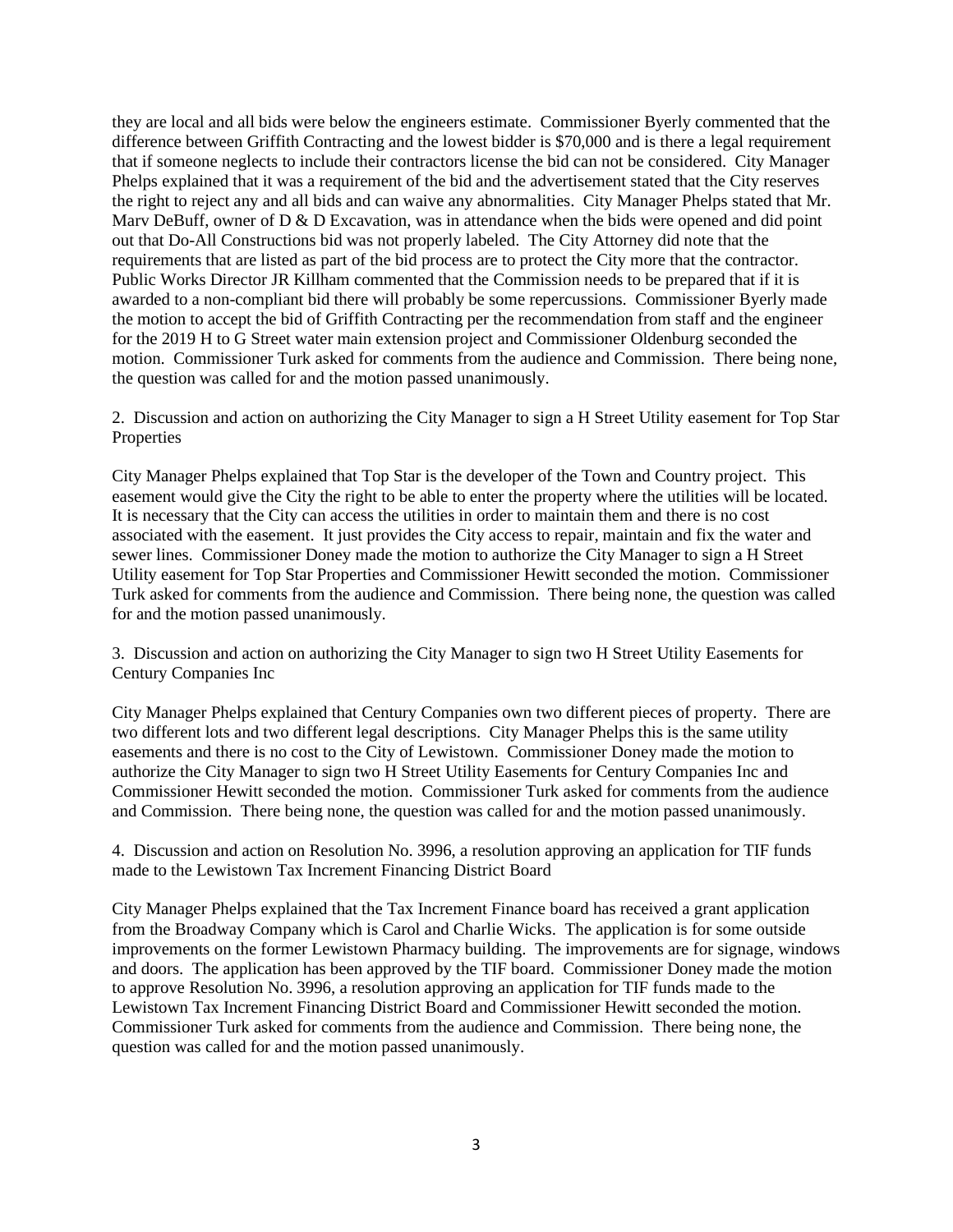5. Discussion and action on entering into an agreement with the Montana Department of Administration 911 grant program Contract #MT9-1-1 Grant – 2019-015 and authorize the City Manager to sign

City Manager Phelps explained that the City has applied for a couple of different grants through the Department of Administration and 911 funds. There have been 911 funds set aside for grant funding and some of the funding comes back to counties and some of the funding comes back to PSAPs which are a public safety answering point and have to be at a certain technology level to qualify for grant funding. This particular grant is for \$31,453 and is to complete the implementation of integrated Text to 9-1-1. City Manager Phelps explained that is you do not have enough service there is the ability to text to 911 to get help. Commissioner Doney made the motion to approve entering into an agreement with the Montana Department of Administration 911 grant program Contract #MT9-1-1 Grant – 2019-015 and authorize the City Manager to sign and Commissioner Oldenburg seconded the motion. Commissioner Turk asked for comments from the audience and Commission. There being none, the question was called for and the motion passed unanimously.

6. Discussion and action on entering into an agreement with the Montana Department of Administration 911 grant program Contract #MT9-1-1 Grant – 2019-016 and authorize the City Manager to sign

City Manager Phelps explained that the City pays quite a bit of money to companies to maintain and monitor the 911 systems to make sure they are functional at all times. The maintenance contract this last year was for \$11,619 and the City applied for the grant to offset the maintenance contract. This grant will offset the cost and there is no match to these grants. Commissioner Doney made the motion to approve entering into an agreement with the Montana Department of Administration 911 grant program Contract #MT9-1-1 Grant – 2019-016 and authorize the City Manager to sign and Commissioner Oldenburg seconded the motion. Commissioner Turk asked for comments from the audience and Commission. There being none, the question was called for and the motion passed unanimously.

7. Discussion and action on authorizing the City Manager to sign a memorandum of understanding between the Montana Department of Transportation and the City of Lewistown to receive the funding for the maintenance of the Kiwanis Park public rest area

City Manager Phelps explained that there are some funds available this year to help offset the costs of maintaining the Kiwanis Rest Area. This is for maintenance, electricity and janitorial services at the Kiwanis Rest Area. This MOU is for \$6,490 and this has helped with a lot of improvements at the Rest Area. Commissioner Loomis made the motion to authorize the City Manager to sign a memorandum of understanding between the Montana Department of Transportation and the City of Lewistown to receive the funding for the maintenance of the Kiwanis Park public rest area and Commissioner Doney seconded the motion. Commissioner Turk asked for comments from the audience and Commission. There being none, the question was called for and the motion passed unanimously.

### **CITIZENS' REQUESTS**

There were none.

### **COMMISSIONER'S MINUTE**

Commissioner Hewitt was asked by the Airport Board to ask if the City would waive the water bill for the Rimby hangar. City Manager Phelps explained that is an expense that we all incur and the City pays for water and sewer. Commissioner Hewitt commented that the utility service has never been used. City Manager Phelps stated that it is policy and they could dig up the service and disconnect it at the main.